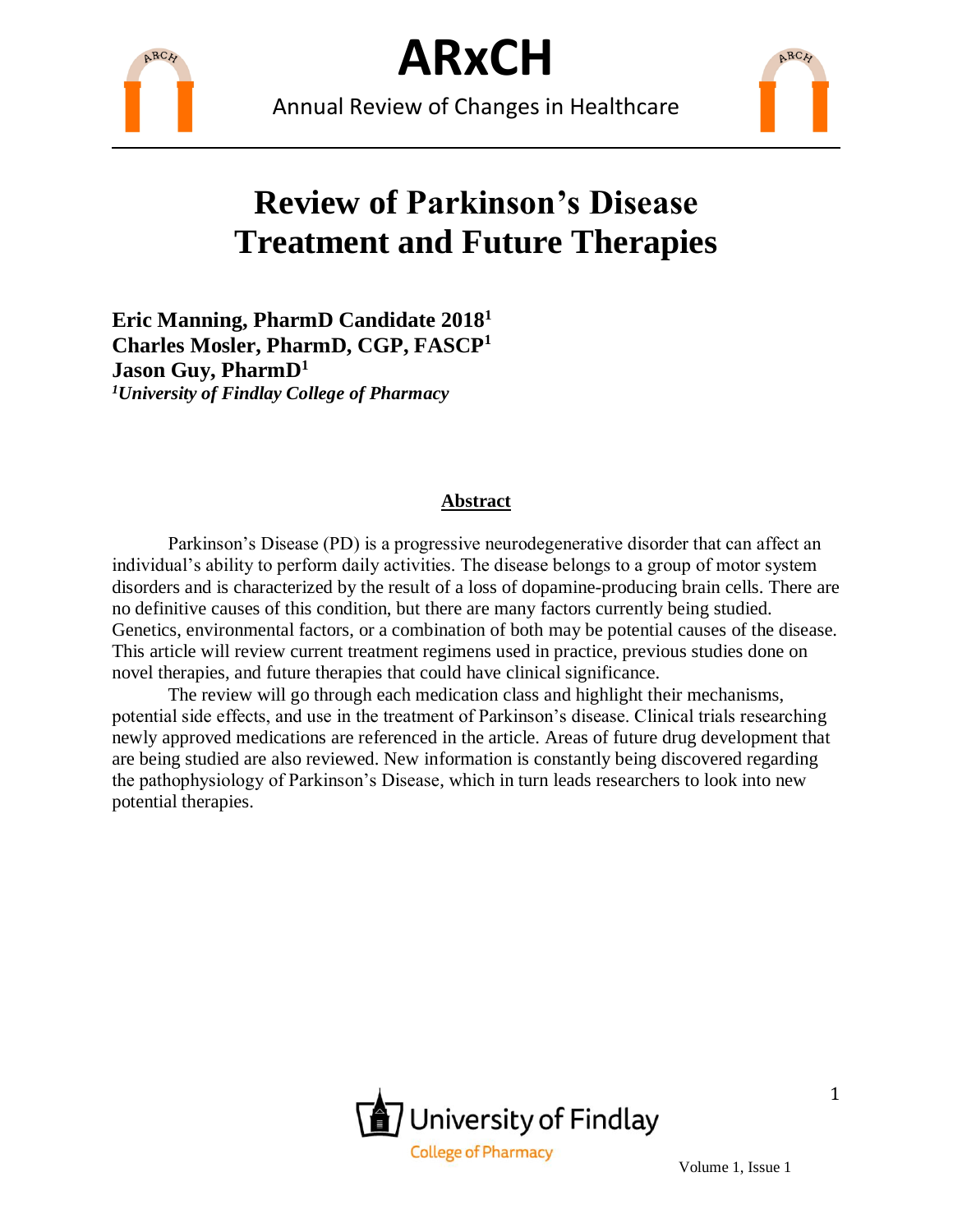



### **Background**

arkinson's Disease (PD) is a progressive neurodegenerative disorder that can affect an **Example 18 Alternative**<br>
progressive neurodegenerative<br>
disorder that can affect an<br>
individual's ability to perform daily activities. The disease belongs to a group of motor system disorders and is characterized by the result of a loss of dopamineproducing brain cells. PD is estimated to affect 0.3% of the United States' population, and 4-5% of individuals 85 years old or older. 1 It is most commonly seen in people over the age of 60. Currently there are no blood or laboratory exams that have been able to help with the specific diagnosis of PD. The disorder is difficult to diagnose accurately, as the diagnosis is based on medical history and a neurological examination.

There are no definitive causes of this condition, but there are many factors currently being studied. Genetics, environmental factors, or a combination of both may be potential causes of the disease. 2 A mutation in the gene called LRRK2 is estimated to be the most common genetic mutation that triggers  $PD^{3,4}$ . This defect is more frequent in individuals of North American descent.<sup>3</sup> Mutations in the protein alpha-synuclein have also been found to trigger PD, but these are quite rare and this protein is being studied extensively.<sup>3</sup> Exposure to pesticides, certain heavy metals and repeated head injuries can increase the risk of developing PD. <sup>3</sup> Many individuals that have developed Parkinson's do not have a clear environmental cause, as the connection is often difficult to establish. 3 Environmental causes like insecticides, herbicides, and head injuries are just a few

potential causes. Sadly, there is presently no cure for Parkinson's Disease, but there are an assortment of medications that have been shown to provide a dramatic relief from the symptoms.

Dopamine is a neurotransmitter that is released by the brain that has a large variety of roles in different functions in the body that include: memory, behavior, attention, pleasurable reward, and most importantly for Parkinson's – movement.<sup>2</sup> PD is caused from dopamine cell loss in the substantia nigra. This chemical imbalance is responsible for the manifestation of the symptoms. <sup>2</sup> The importance of dopamine is why many treatment goals of PD are to increase the levels of dopamine in the brain.

#### **Symptoms**

Symptoms of Parkinson's Disease vary greatly from individual to individual, both in terms of intensity and progress. PD symptoms are classified into two categories: motor and non-motor. Observing the motor symptoms of PD is the main way physicians diagnose PD. <sup>5</sup> These motor symptoms include: tremor, rigidity, bradykinesia, postural instability, and walking/gait difficulties. <sup>5</sup> Tremor will characteristically occur at rest, and is a classic slow, rhythmic tremor usually starting in one hand, foot, or leg before progressively affecting both sides of the body. Rigidity can be wrongly attributed to arthritis or orthopedic problems. The slow movement of PD is commonly demonstrated by a reduced or mask-like expression of the face, a decreased blink rate of the eyes, and problems with fine motor coordination. Vocal symptoms are common in individuals



2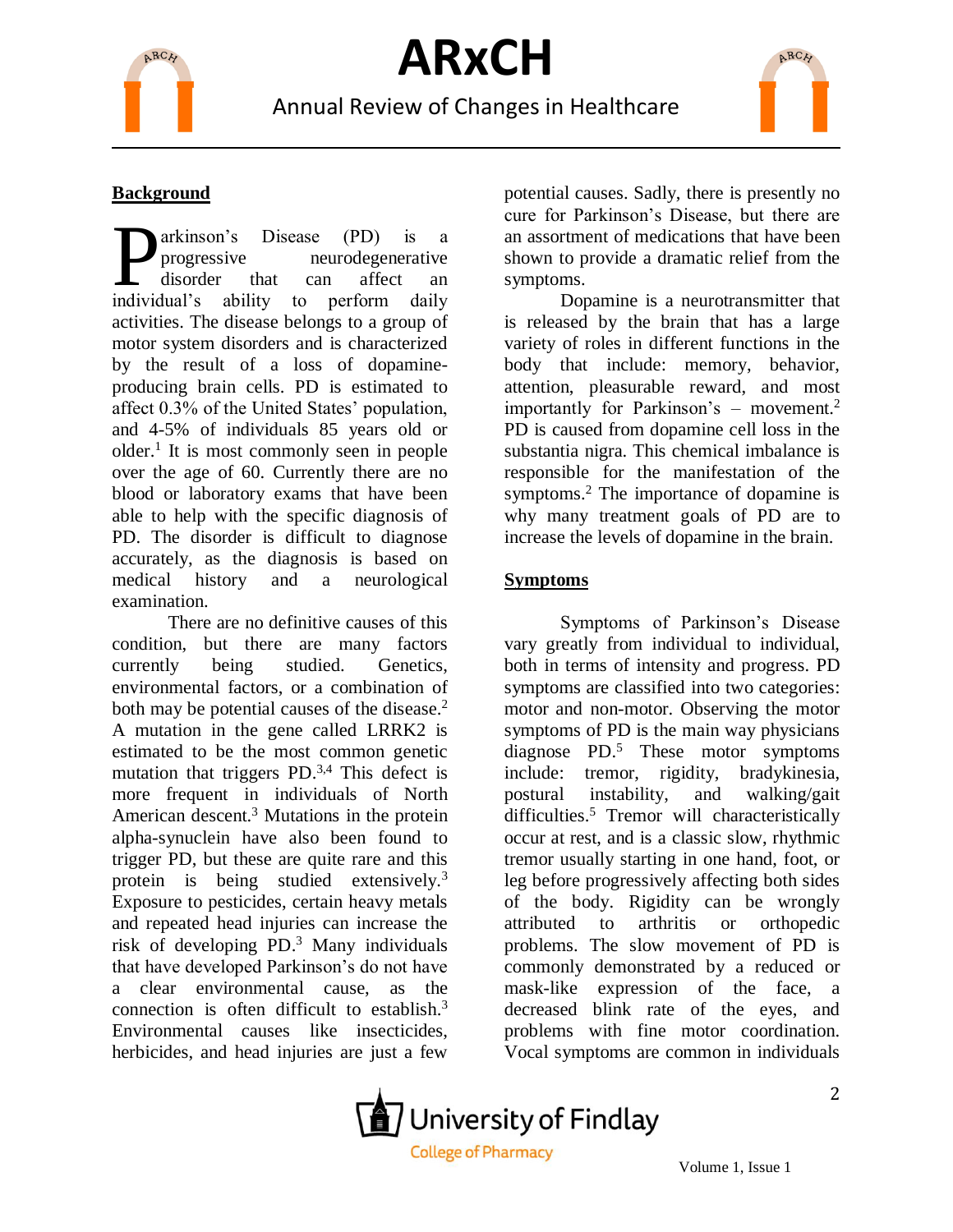

### Annual Review of Changes in Healthcare

with PD. The individual's voice may become softer, or start off strong and then fade away. There are many non-motor symptoms that are common in patients with PD. These include: decreased sense of smell, inability to stay asleep, depression, anxiety, fatigue, cognitive changes, weight loss, drooling, and gastrointestinal issues. <sup>5</sup> Early detection of all of these symptoms is important for the patient's overall health and quality of life so treatment can begin as soon as possible.

#### **Treatment**

Treatment of Parkinson's Disease is broken down into two categories: earlystage and late-stage. Early-stage PD usually includes patients who have had the disorder for less than 5 years or have not developed motor complications from levodopa use.<sup>6</sup> Late-stage PD is described as patients who have received carbidopa/levodopa for at least five years and have developed motor complications. <sup>6</sup> Motor complications, such as the wearing-off phenomenon and dyskinesias, develop with increasing frequency in patients after 5-6 years of dopaminergic therapy. <sup>6</sup> About half of elderly individuals with PD experience dyskinesias and almost 100% of younger patients under the age of 40 experience dyskinesias after 6 years of levodopa therapy.<sup>6</sup>

Levodopa is the most common and most effective agent for the treatment of Parkinson's Disease.<sup>6</sup> It is the primary treatment for symptomatic patients in both early and late stages. <sup>6</sup> Levodopa is usually combined with carbidopa in a combination medication called Sinemet. Carbidopa is needed to prevent peripheral conversion of

levodopa to dopamine by blocking dopa decarboxylase. This allows levodopa to cross the blood-brain barrier and be converted into dopamine without being broken down in the plasma. <sup>6</sup> This medication is most effective in controlling bradykinesia and rigidity. <sup>7</sup> Some side effects of Sinemet include nausea/vomiting, confusion, orthostatic hypotension and hallucinations. <sup>7</sup> Levodopa/Carbidopa has been shown to be very effective in the treatment of PD, yet long-term treatment with this medication has been shown to be associated with motor fluctuations and dyskinesias.<sup>6</sup> Individuals being treated with Sinemet commonly suffer from the "On-Off Phenomenon", which is a very important challenge in the long-term treatment of PD. After receiving levodopa for 5-10 years, at least 50% of PD patients develop motor complications that are a major cause of disability in advanced PD. <sup>6</sup> Evidence suggests that these motor complications are associated with non-physiological, pulsatile stimulation of dopamine receptors. <sup>6</sup> During the "On-Phase", the patient has improved mobility as they are responding well to the levodopa therapy. The patient will then fluctuate to the "Off-Phase", where they will develop impaired motor functions as the levodopa therapy wears-off. The changes are rapid, severe, and frequent, which makes this phenomenon very unique. Smaller, more frequent doses, or larger, less frequent doses, may be more effective in some patients. <sup>6</sup> A decrease in dietary protein or the use of bromocriptine and selegiline may be helpful, but only for temporary improvement. <sup>6</sup> Subcutaneous Apomorphine, controlled-release formulations of levodopa with a peripheral dopa-decarboxylase

ARCH

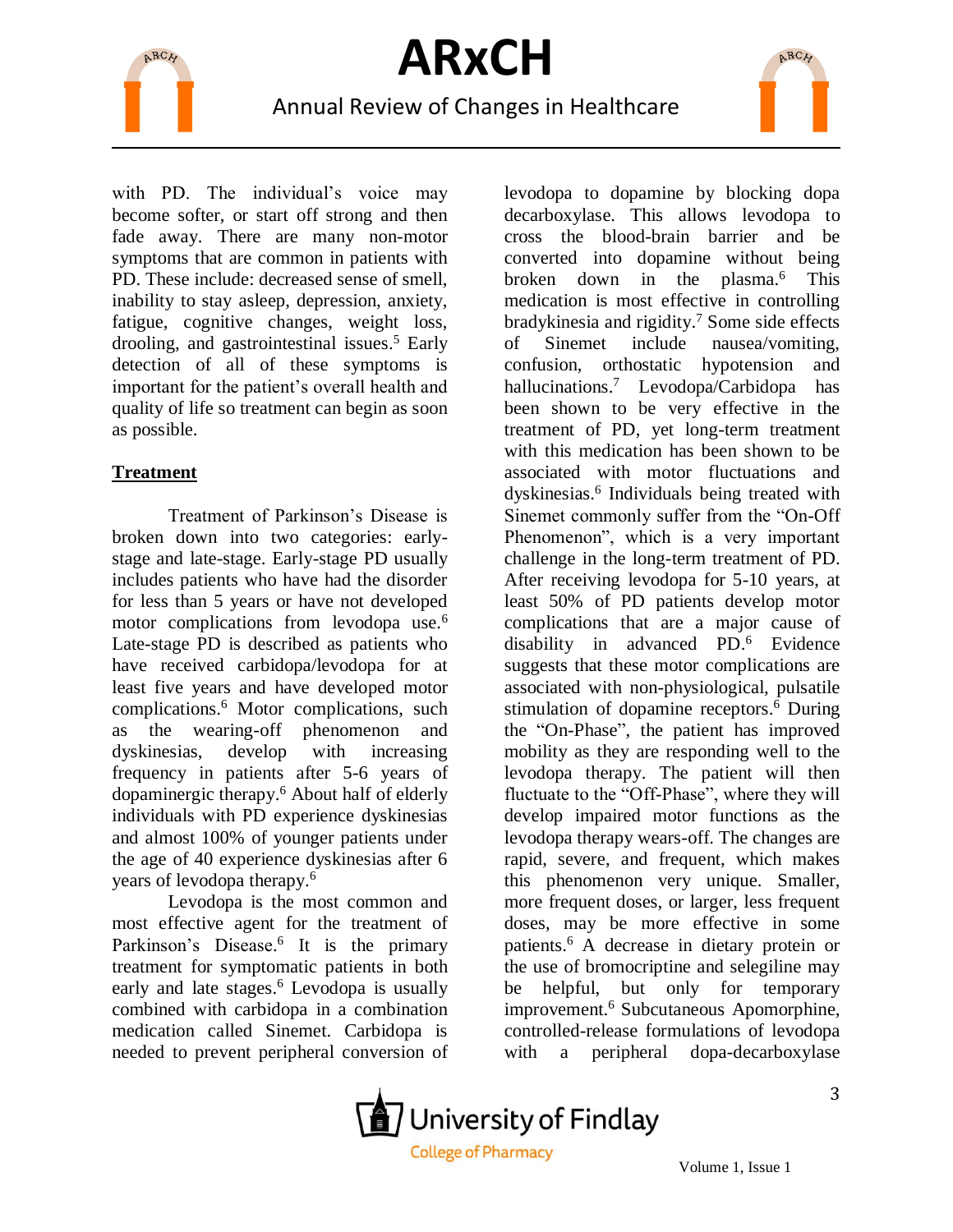



inhibitor, and continuous intra-duodenal administration of levodopa are also options in the management of the "On-Off Phenomenon".<sup>8</sup>

Dopamine agonists are a common medication in the treatment of Parkinson's Disease. These medications directly stimulate the dopamine receptors. Bromocriptine (Parlodel), pergolide (Permax), pramipexole (Mirapex), and ropinirole (Requip) are medications in this class. This class of medications have been shown to be effective as monotherapy, or combined with levodopa, in the treatment of PD during the early stages of the disease.<sup>6,7</sup> Dopamine agonists are commonly one of the first anti-parkinson's medication used in newly diagnosed patients. Side effects include: impulse control disorders, sedation, dizziness, fatigue, hypotension, weakness, and increased risk of infection. 7

Monoamine oxidase B (MAO-B) inhibitors irreversibly and selectively inhibit brain MAO-B, which reduces the breakdown of dopamine. <sup>7</sup> Monoamine oxidase B causes the breakdown of dopamine. Medications in this class are: selegiline (Eldepryl) and rasagiline (Azilect). These medications are effective in symptomatic control of PD.<sup>7</sup> The benefits are usually mild to moderate. MAO-B inhibitors are also useful as adjuvant therapy for patients with PD and motor fluctuations. Side effects include orthostatic hypotension, dyskinesias, falls, depression, headaches, and dyspepsia. 7 It is important to use caution with the concomitant use of cyclobenzaprine, dextromethorphan, methadone, propoxyphene, St. John's Wort or tramadol. <sup>7</sup> The MAO-B inhibitors will increase the concentrations of these medications.

Catechol-O-methyltransferase

(COMT) inhibitors will reversibly and selectively inhibit COMT, which blocks COMT conversion of dopamine in the gut and periphery. This will help prolong the half-life of levodopa/carbidopa and the AUC, which allows for a decrease in the daily levodopa dose. The two COMTinhibitors are: entacapone (Comtan) and tolcapone (Tasmar). Side effects include: diarrhea, liver failure, and exacerbation of levodopa adverse effects. 7

Another PD medication, Amantadine (Symmetrel), is a NMDA-receptor inhibitor. This medication has a somewhat debated mechanism, but it seems to increase dopamine release from the striatum by stimulating dopamine receptors. It will also reduce dopamine uptake along with inhibiting NMDA receptors. Amantadine is useful for treating akinesia, rigidity, tremor, and dyskinesia. <sup>7</sup> Some side effects include nausea, hallucinations, insomnia, confusion, depression, and orthostatic hypotension. 7 It is important not to discontinue this medication abruptly, as it could lead to an increase in dyskinesia. A decreased dose is needed in renally impaired patients. Patients with a creatinine clearance between 30- 50ml/min will have to take 200 mg on day 1 and decrease their dose to 100 mg daily from day 2 on. With a CrCl of 15-29ml/min, patients will have to take 100mg on alternate days after the initial 200mg dose. Lastly, if a patient has a CrCl <15ml/min or are on hemodialysis, they will need to be administered 200mg every 7 days.<sup>7</sup>

In the last 15 years, there have been many studies suggesting the effectiveness of



4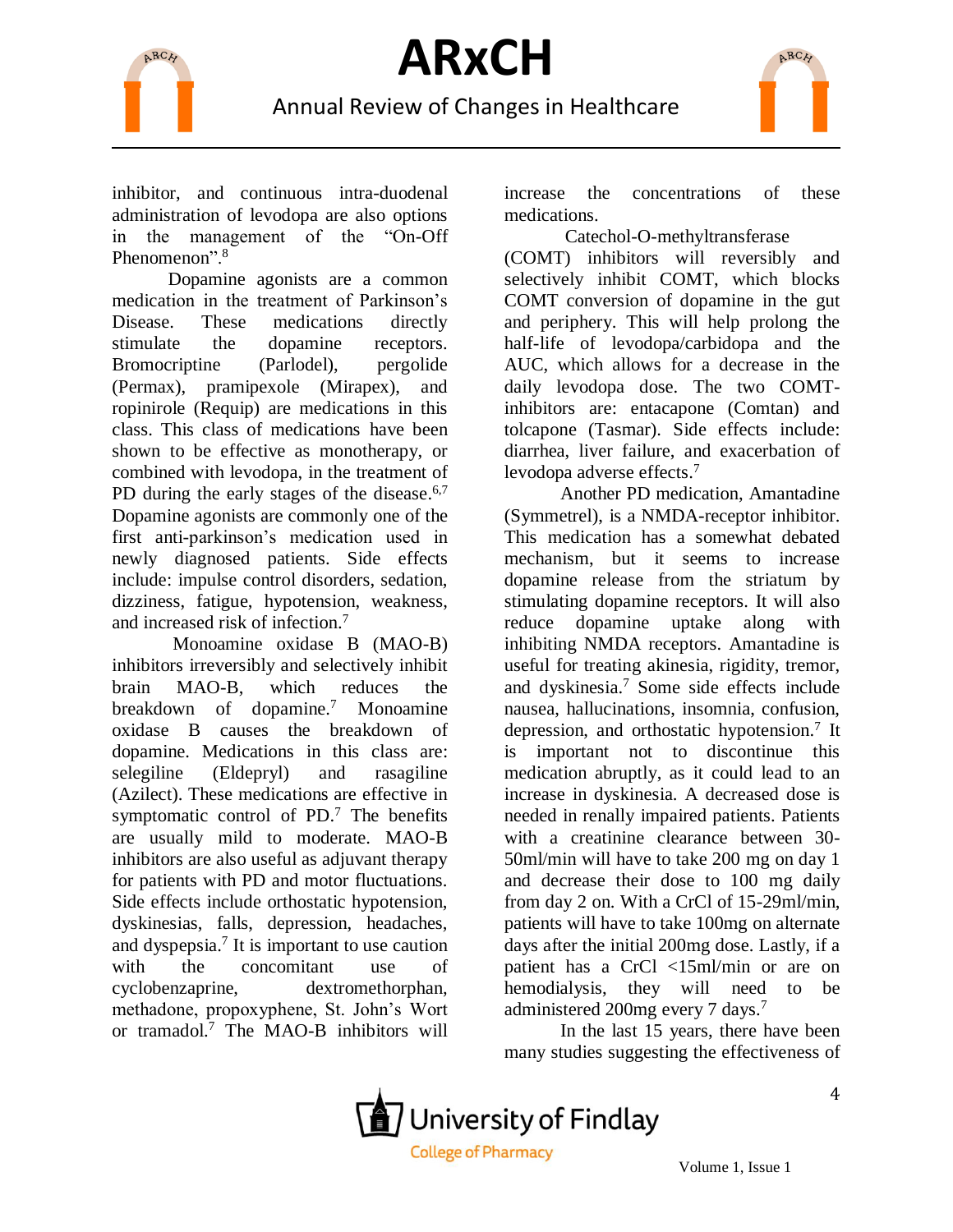

### Annual Review of Changes in Healthcare

deep brain stimulation (DBS) in the treatment of PD. The best results have been reported in patients who have had advanced PD with at least five years of disease duration, positive response to levodopa therapy, relatively younger age for PD, low axial non-levodopa responsive motor symptoms, very mild or lack of cognitive impairment and absence of or wellcontrolled psychiatric disease. <sup>9</sup> With these criteria, a very small percentage of patients suffering from PD may be eligible for DBS treatment.

#### **Previous Studies**

With Parkinson's Disease having an unknown cure as well as a significant prevalence, many clinical trials are being done on new treatment options for the disease. Studies exploring the potential of Coenzyme Q10 (CoQ10) in the treatment of PD have been published. In 2014, a randomized clinical trial was published on the effects of high-dosage Coenzyme Q10 in early PD.<sup>10</sup> 600 participants were randomly assigned to receive placebo, 1200 mg/d, or 2400 mg/d of CoQ10 and all participants also received 1200 IU/d of vitamin E.<sup>10</sup> Even though the Coenzyme Q10 was well tolerated and shown to be safe in this population, there was no evidence of clinical benefit. 10

Another clinical trial in 2014 investigated the safety, tolerability, and urate-elevating capability of the urate precursor inosine in early PD. <sup>11</sup> Urate is an antioxidant that researchers believe may have the potential for being effective in PD treatment. The antioxidant showed neuroprotection against oxidative stressinduced dopaminergic neuron death in rodent models of PD. <sup>11</sup> The trial showed that inosine was generally safe, tolerable, and effective in raising serum and cerebrospinal fluid urate levels in early PD. More studies in humans need to be developed to support inosine as a potential disease-modifying therapy for PD.

ARCH

Many patients suffering from Parkinson's disease may experience delusion and hallucination symptoms during the course of their illness. These symptoms cause decreased quality of life and make treatment more difficult for patients. In April 2016, pimavanserin (Nuplazid) was approved for the treatment of delusions and hallucinations of PD. The medication is a second generation atypical antipsychotic and is a novel 5-HT2A inverse agonist and antagonist. While it reduces activity at serotonin  $5-HT_{2A}$  receptors, it does not block dopamine receptors, which is why it is believed to not worsen Parkinson symptoms while many other antipsychotics do.<sup>12</sup> Some adverse effects of this medication include peripheral edema, confusion, nausea, and urinary tract infections. This medication is very costly (\$2,000/month) and is mainly used in a specialty pharmacy environment, so widespread clinical practice use is limited.

Published in April 2017, a randomized trial studied the effectiveness of low-dose rasagiline and pramipexole as a combination agent (P2B001) in early stage Parkinson's Disease. <sup>13</sup> Patients enrolled in the study were randomized into one of three groups: two groups received the combination with one group receiving a higher dose, and the third group received a placebo for 12 weeks. The primary endpoint

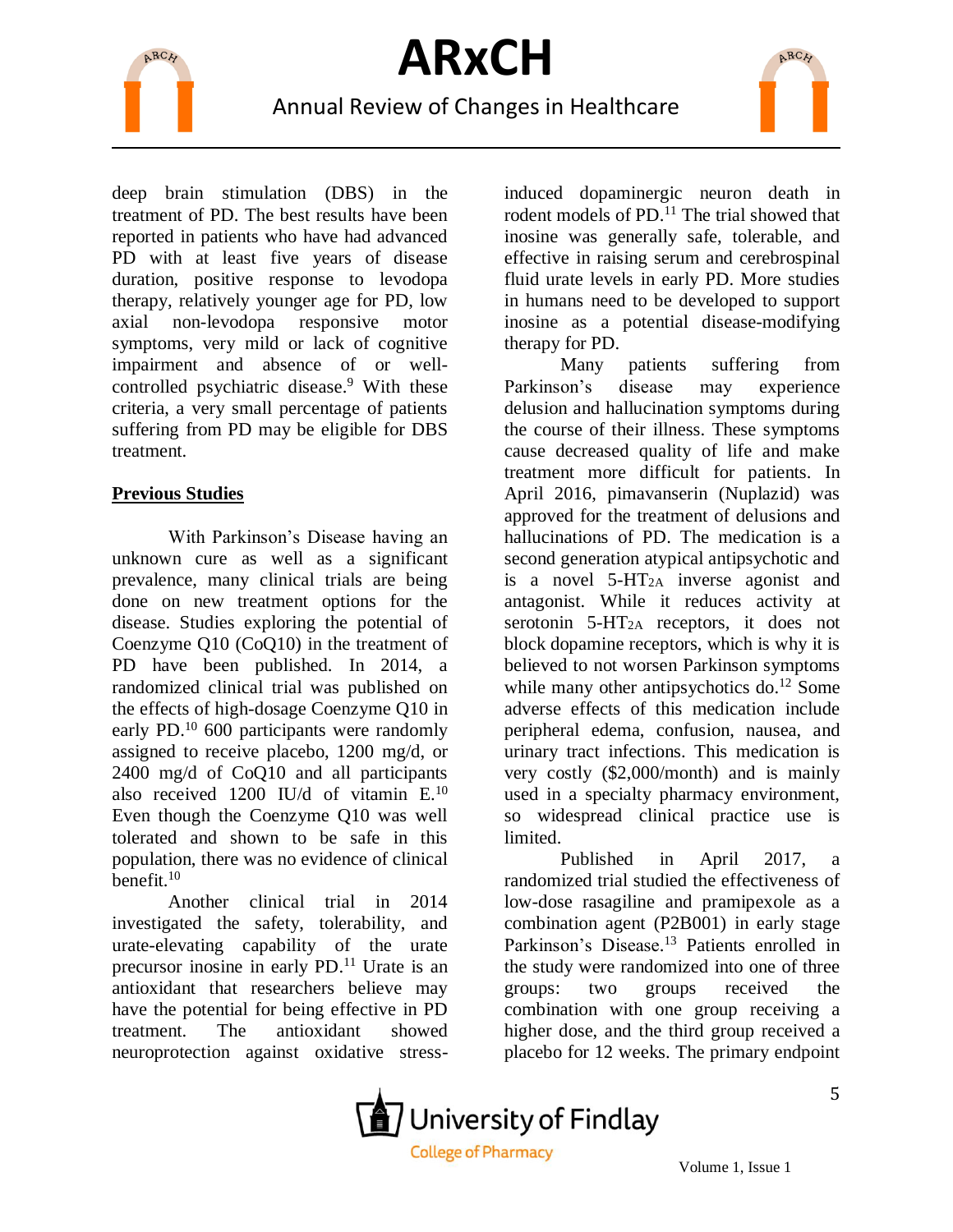

Annual Review of Changes in Healthcare

of the study was the change from baseline to final visit in Total-UPDRS score versus placebo. <sup>13</sup> 136 patients completed the study and significant benefits were observed for both doses of the combination, P2B001. 13 Nausea and somnolence were more common with P2B001 treatment, yet adverse events were overall comparable to placebo. Pramipexole is FDA-approved as monotherapy for early PD, and with this study showing promising results, the future of early PD treatment could begin to involve more than just dopamine agonists. More studies need to be completed before clinically significant changes occur.

### **New and Future Therapies**

As it was stated previously, many anti-Parkinson's medications are add-on therapies to levodopa to improve motor fluctuations without exacerbating dyskinesia. In March 2017, a new anti-Parkinson's medication, safinamide (Xadago) was FDA-approved. <sup>14</sup> It is an MAO-B inhibitor approved for adjunctive treatment to levodopa/carbidopa in patients with PD experiencing "off" episodes. This medication was studied in clinical trials to assess its effectiveness in patients with motor fluctuations on levodopa therapy. The primary endpoint of the study was total "on" time with no or non-troublesome dyskinesia. <sup>14</sup> Patients enrolled in the study were given 100 mg/day of safinamide, 50 mg/day of safinamide, or placebo for 24 weeks.<sup>14</sup> The study found the addition of safinamide, 50mg or 100mg, to current levodopa therapy in patients with PD and motor fluctuations significantly increased total "on" time with no or non-troublesome

dyskinesia.<sup>14</sup> The study also found decreased "off" time, improved parkinsonism, and no significant differences for adverse events between groups.<sup>1,14</sup> With this medication it is important to monitor the patient's liver function, as it is recommended to not be used in severe hepatic impairment.<sup>7,14</sup> The next step for safinamide, now that this medication is approved, would be for studies to compare the effectiveness of safinamide with other MAO-B inhibitors to assess if it is non-inferior or superior to other MAO-B inhibitor agents.

ARCH

As there is still unknown causes of PD, future therapies are always in development. Intrajejunal constant-rate infusion of levodopa is a fairly new therapeutic option to help provide a constant dopaminergic level in the blood. <sup>6</sup> This will help increase the "on" time for patients by preventing motor fluctuations and intractable dyskinesias of patients with advanced Parkinson's disease. Studies are being conducted to further support and validate this treatment approach as well as look at technical liabilities for long term therapy. <sup>6</sup> Newer molecules are being evaluated for reducing dyskinesias which include: glutamate receptor antagonists, cannabinoid receptor antagonists, a2 adrenergic receptor antagonists, adenosine A2A-receptor antagonists, and 5-HT1Areceptor agonists.

#### **Conclusion**

Parkinson's disease is a complex disease that affects more individuals on a daily basis. The current therapeutic options have been shown to be effective in the treatment of Parkinson's. Sadly, these

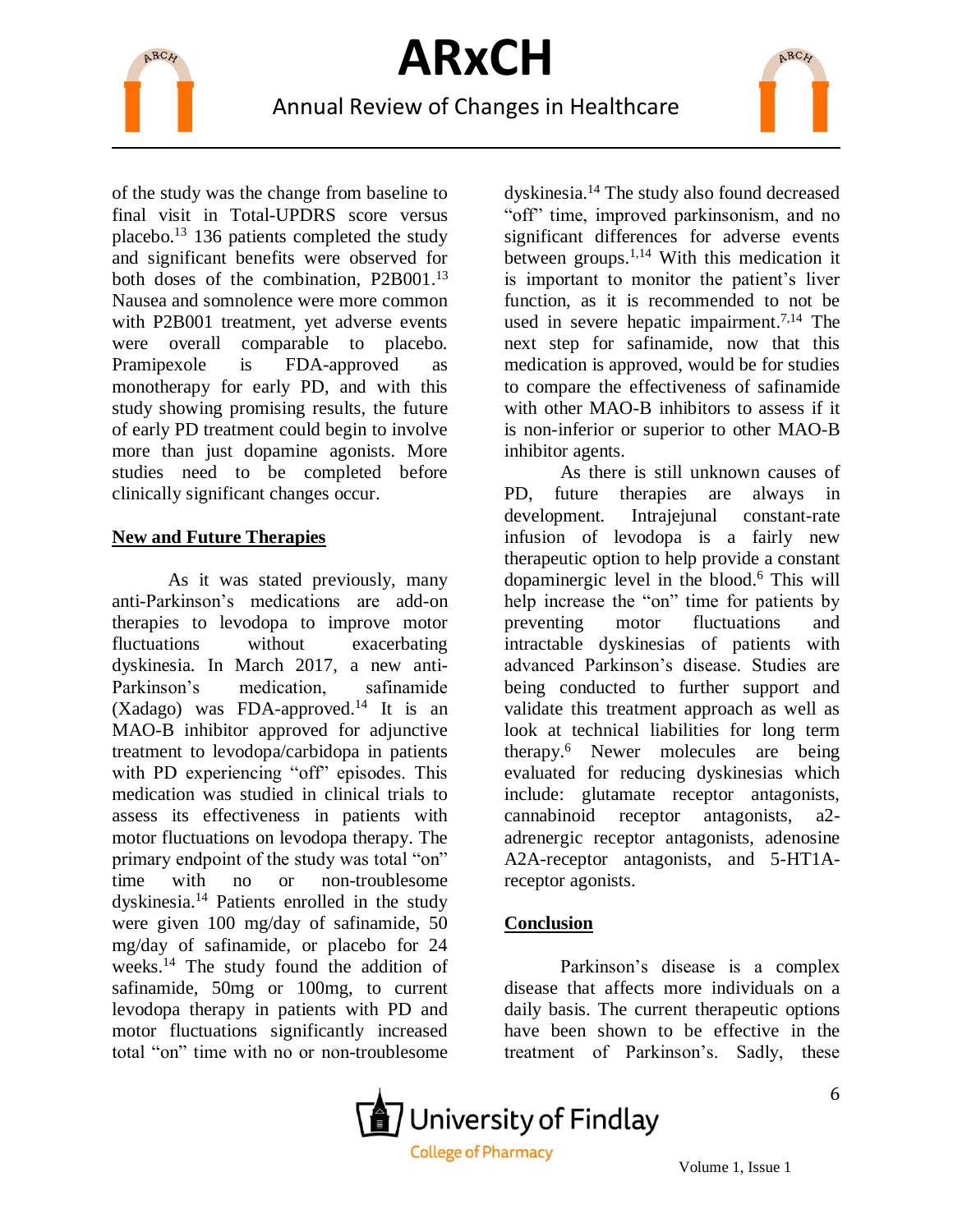



Annual Review of Changes in Healthcare



medications are not as effective after long periods of time due to their side effect profiles and the nature of the disease. New treatment options are constantly being studied to decrease dyskinesias and increase the "on" time for levodopa.